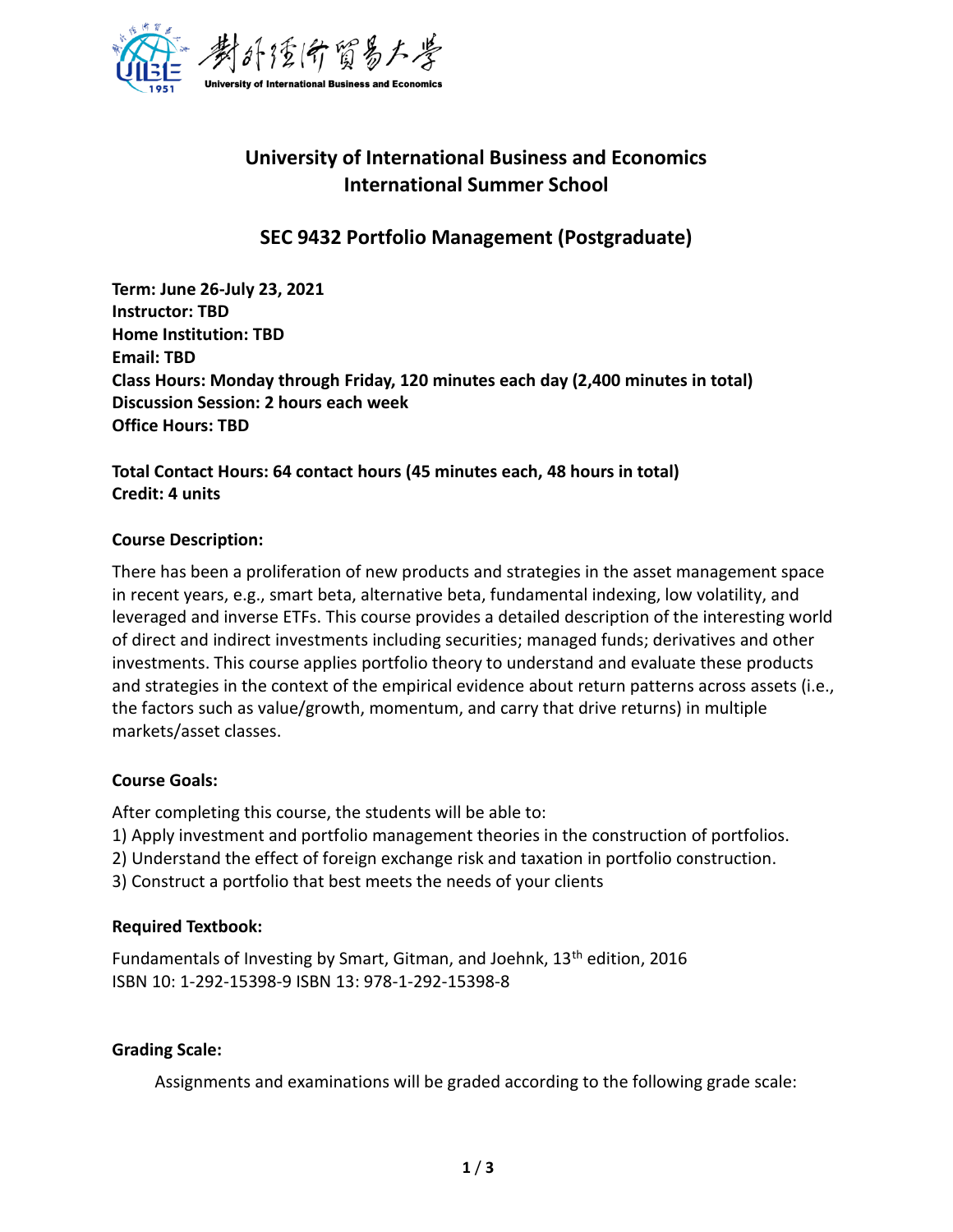

|    | 90-100 | 72-74    |
|----|--------|----------|
| д- | 85-89  | 68-71    |
| B+ | 82-84  | 64-67    |
|    | 78-81  | 60-63    |
| в- | 75-77  | below 60 |

### **Grading Policy:**

| Quiz 1 (in-class) | 25 % |
|-------------------|------|
| Quiz 2 (in-class) | 25 % |
| Final Exam        | 50 % |

#### **Class Rules:**

Students are expected to:

- Attend all classes and be responsible for all material covered in class and otherwise assigned. Any unexcused absence may impact a student's grade.
- Complete the day's required reading and assignments before class
- Review the previous day's notes before class; make notes about questions you have about the previous class or the day's reading
- DO NOT text, phone or engage in computer activities unrelated to class during class time
- Participate in class discussions and complete required written work on time

#### **Attendance Policy:**

Summer school is very intense and to be successful, students need to attend every class. Attendance will be recorded. Occasionally, due to illness or other unavoidable circumstance, a student may need to miss a class. Any unexcused absence may impact on the student's grade. Moreover, UIBE policy is that a student who has missed more than one-third of a course will fail the course.

#### **Course Schedule:**

| Week   | Lecture                                                        | Chapter          |
|--------|----------------------------------------------------------------|------------------|
| Week 1 | The investment environment                                     | Chapter 1        |
|        | Securities markets and transactions; Investment<br>information | Chapters 2 and 3 |
|        | <b>Return and Risk</b>                                         | Chapter 4        |
|        | Time value of money                                            | Chapter 4A       |